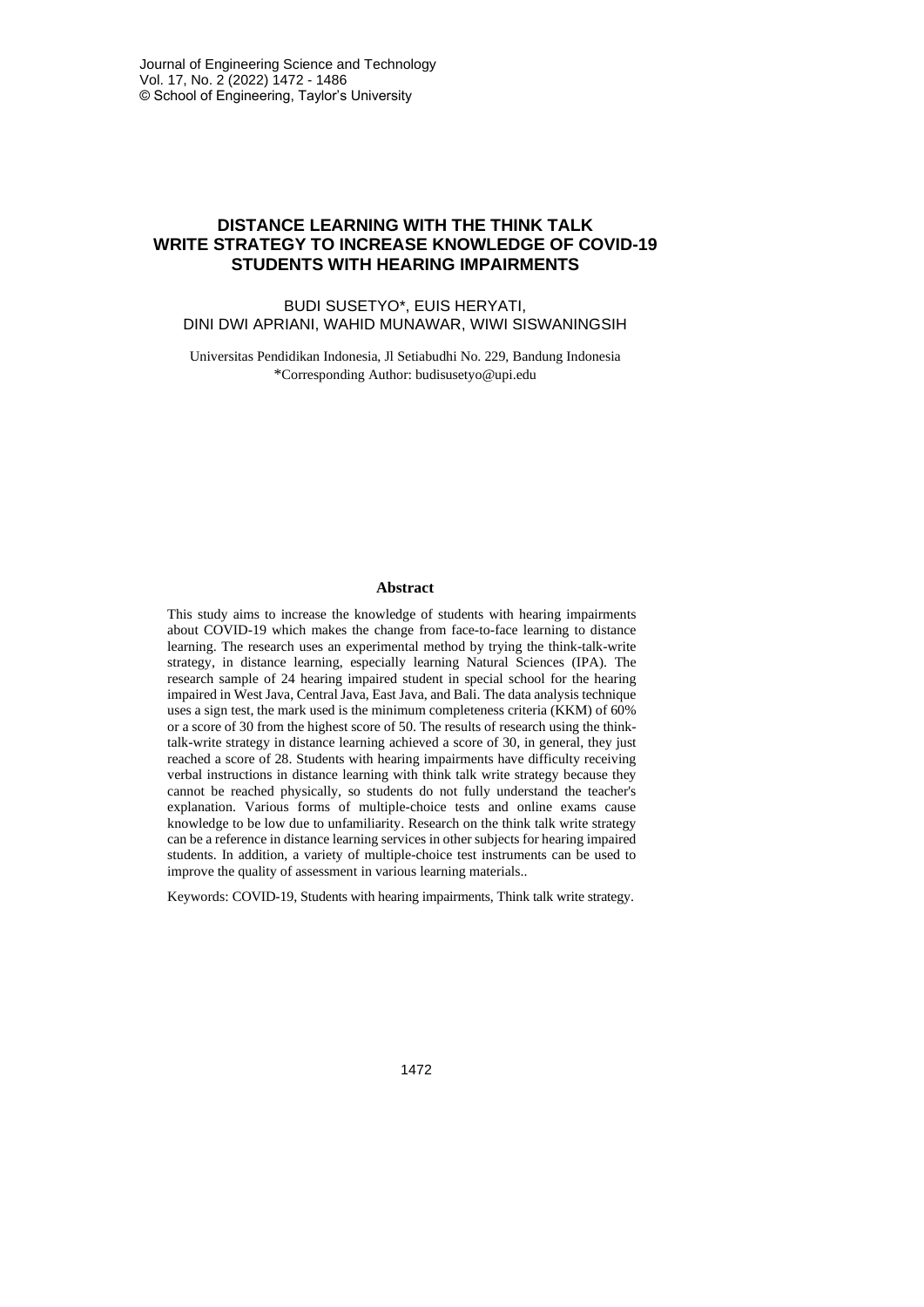## **1.Introduction**

Knowledge of the coronavirus disease (COVID-19) is necessary for students with hearing impairments who experience obstacles in their hearing [1]. Dissemination of information related to COVID-19 can occur in the form of writing, simple images, and easily understood by the wider community, including for hearing impaired students [2]. There are still many students with hearing impairments in special schools [3]. They do not understand COVID-19, it needs to be taught [4] in a special school science class for hearing impaired students. Thus students with hearing impairments know what COVID-19 is, how to transmit it, and prevention for the safety of themselves and their families [5].

Many factors cause students with hearing impairments to not fully understand information related to COVID-19, even though the government or the authorities have informed the public [6]. The main factor as a cause is the impact of deafness which hinders the receipt of information [7] from outside and another factor is the use of learning media that is limited and rarely used when learning takes place in class [8].

Hearing limitations in students with hearing impairments result in limited vocabulary [9] and mastery of information about COVID-19 is also limited so that students with hearing impairments often cannot understand what is conveyed by other parties [10]. Appropriate learning strategies are needed for distance learning to facilitate the mastery of knowledge for students with hearing impairments [6]. This think talk write strategy is a learning strategy that consists of three stages, namely: think, talk, and compose sentences (write) can be used for learning students with hearing impairments.

Many studies use think talk write strategies in the classroom (not online) on mathematics communication materials [11], mathematics learning outcomes [12] exposition text writing skills, descriptive writing skills [13], writing skills [14], writing descriptive text [15].

Digestive system [16], use think talk write strategy in online learning has been implemented on language literacy materials [17], physical education for children with hearing impairments [18], and has been implemented in Inclusive Elementary Schools [1]. However, until now there has been no research that discusses COVID-19 material using the think talk write strategy in distance learning for students with hearing impairments.

This study used an experimental method with a think talk write strategy, in distance learning the subject matter of COVID-19. Learning is carried out using various media tools, [19] especially picture media so that students with hearing impairments can easily accept knowledge through their sight, as a substitute for hearing. To measure the ability of students with hearing impairments [6] an online and centralized test is conducted. The achievement of abilities obtained by students with hearing impairments s in distance learning is below the minimum completeness criteria of 30, namely 28. Novelties of this study were the think talk write strategy equipped with visible learning media can be used as a reference in the form of distance learning services for hearing impaired students. In addition, the variety of computer-based multiple-choice test instruments can be used as a means of improving the quality of assessment in distance learning.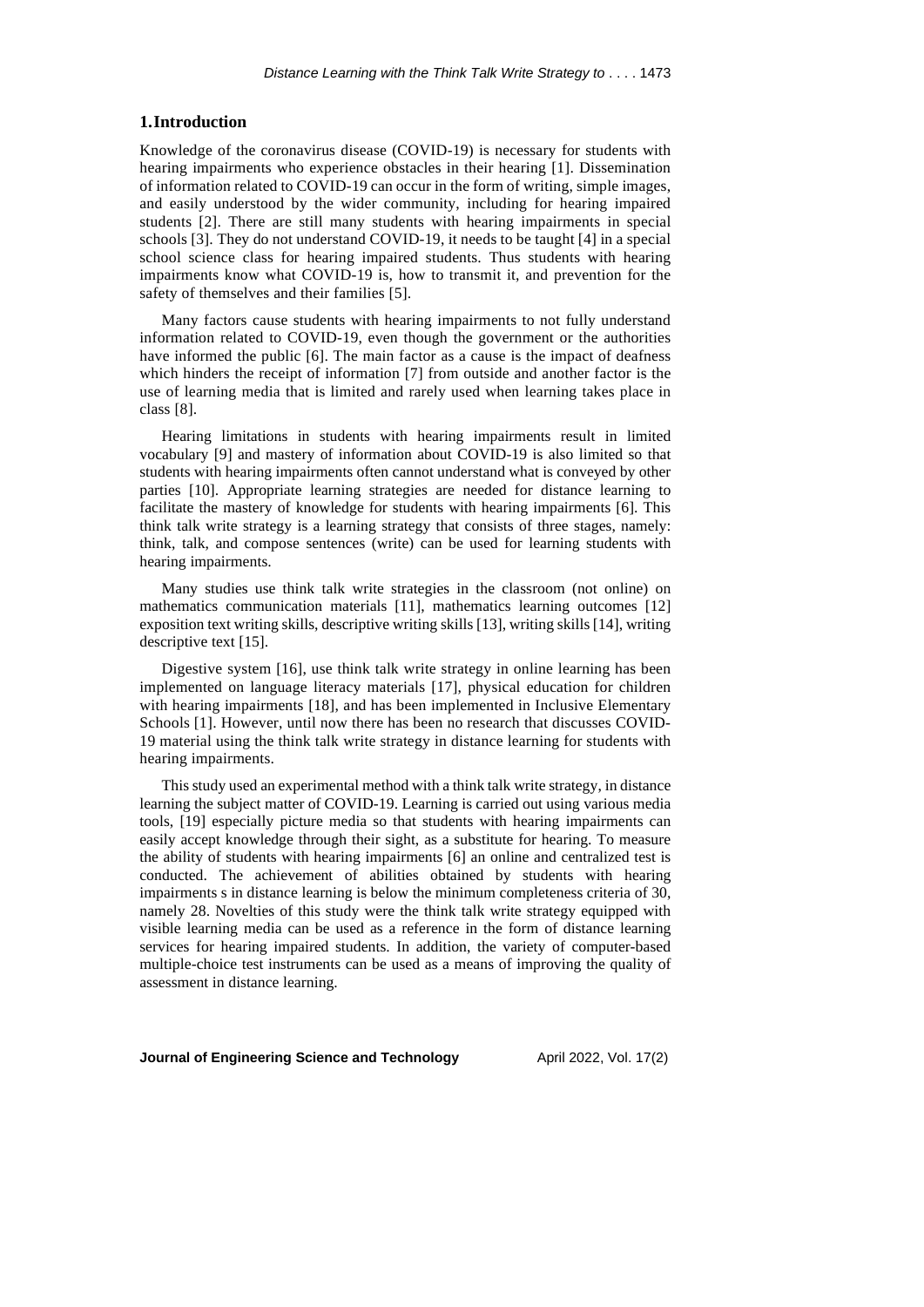# **2. Logical Framework Review**

# **2.1.Classification and structure of COVID-19**

Coronavirus infection (COVID-19) is an infectious caused by the SARS-CoV-2 virus that infects the respiratory tract. The coronavirus research group of the International Commission for Viral Classification has classified coronaviruses as members of the *Coronaviridae*. The Coronaviridae are divided into four genera, *Alphacoronavirus*, *Betacoronavirus*, *Gammacoronavirus*, *and Deltacoronavirus* (Fig. 1A), according to their genetic and serelogic characteristics. Coronavirus is an unsegmented enveloped viruses with a single-stranded RNA (ssRNA) 26-32 kb in length [20]. At this length, the genome of coronavirus is the largest of the RNA viruses. SARS-CoV-2 particles showed a spherical shape with a diameter of 60 to 140 nm (Fig. 1B). SARS-CoV-2 is a transmembrane glycoprotein composed of the S1 region containing NTD and CTD, the transmembrane S2 region, and a short cytoplasmic domain [21] (Fig. 1C).



**Fig. 1. Classification and structure of coronavirus [20].**

## **2.2. Transmission of COVID-19**

SARS-CoV-2 can be transmitted directly (droplets and person-to-person) and indirectly [21]. There are three ways to spread COVID-19, (i) inhale droplets containing SARS-CoV-2 virus near the infected person or in a poorly ventilated area with the infected person; (ii) droplets and particles containing SARS-CoV-2 virus land on the eyes, nose, or mouth, especially from coughing, sneezing, or squirting like talking and singing; (iii) hands in direct contact with the mucous membranes of the eyes, nose, mouth of after touching the surface contaminated with [22]. There are three stages of Covid-19 transmission, namely:

(i) Stage 1: Asymptomatic (1-2 days after infection). The inhaled virus SARS-CoV-2 binds to epithelial cells in the nasal cavity and begins to multiply. In vitro data from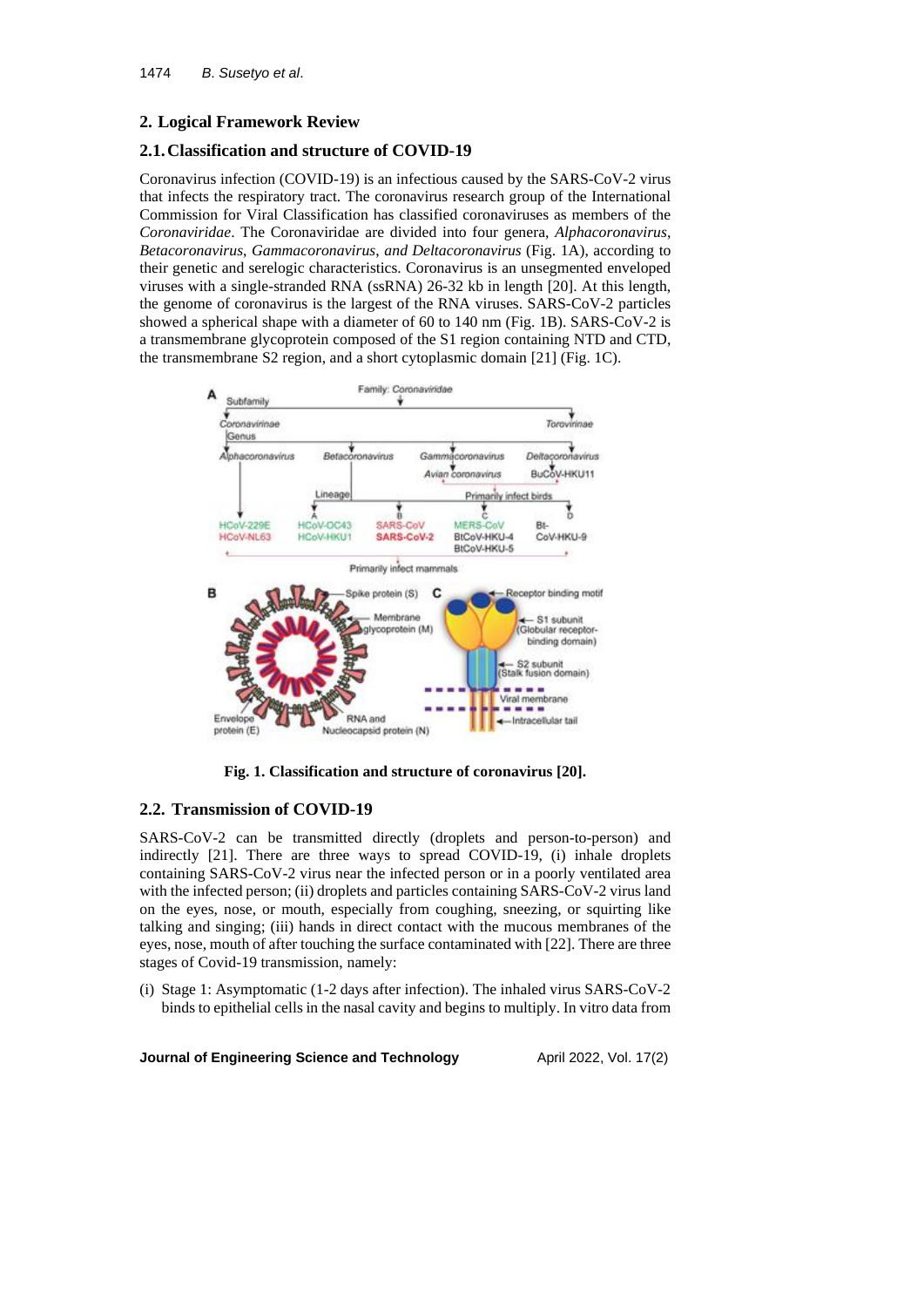SARS-CoV-2 show that ciliated cells are primary cells infected with airways. At this stage, the virus can be detected by nasal swabs [23].

(ii) Stage 2: Upper airway response and airway conduction (within a few days). The virus propagates through the airway ducts, triggering a stronger innate immune response (Fig. 2)



**Fig. 2. A cell infected with SARS-CoV-2 particles (red; artificially coloured) [23].**

(iii) Stage 3: Hypoxia. The virus reaches the gas exchange unit in the lung and infects type II alveolar cells. Both SARS-CoV-2 and influenza preferentially infect type II cells compared to type I cells [24]. The infected alveolar unit is more peripheral and subpleural. SARS-CoV-2 proliferates in type II cells, releasing a large numbers of viral particles, causing the cells to undergo apoptosis and die [25].

# **2.3.COVID-19 preventative actions**

COVID-19 can be prevented by pharmaceutical (vaccination) and non-pharmaceutical means (masking, physical distance, hand hygiene) [22]. In terms of vaccines, the COVID-19 vaccine uses several media such as the use of nucleic acids, virus-like particles, recombinant proteins, attenuated viral approaches and inactivated viruses [26]. Figure 3 shows an illustration of injectable vaccines, some vaccines use the virus itself, in an attenuated or inactivated form like Sinovac Biotech for SARS-CoV-2.

## **2.4.Science lesson**

Knowledge of COVID-19 is part of science lessons because it discusses natural phenomena [7] in the form of evidence of facts, principles, arguments, laws, and concepts through a series of scientific method activities [27]. Science subjects consist of biology, physics, and chemistry. Science is a subject that must be studied at Special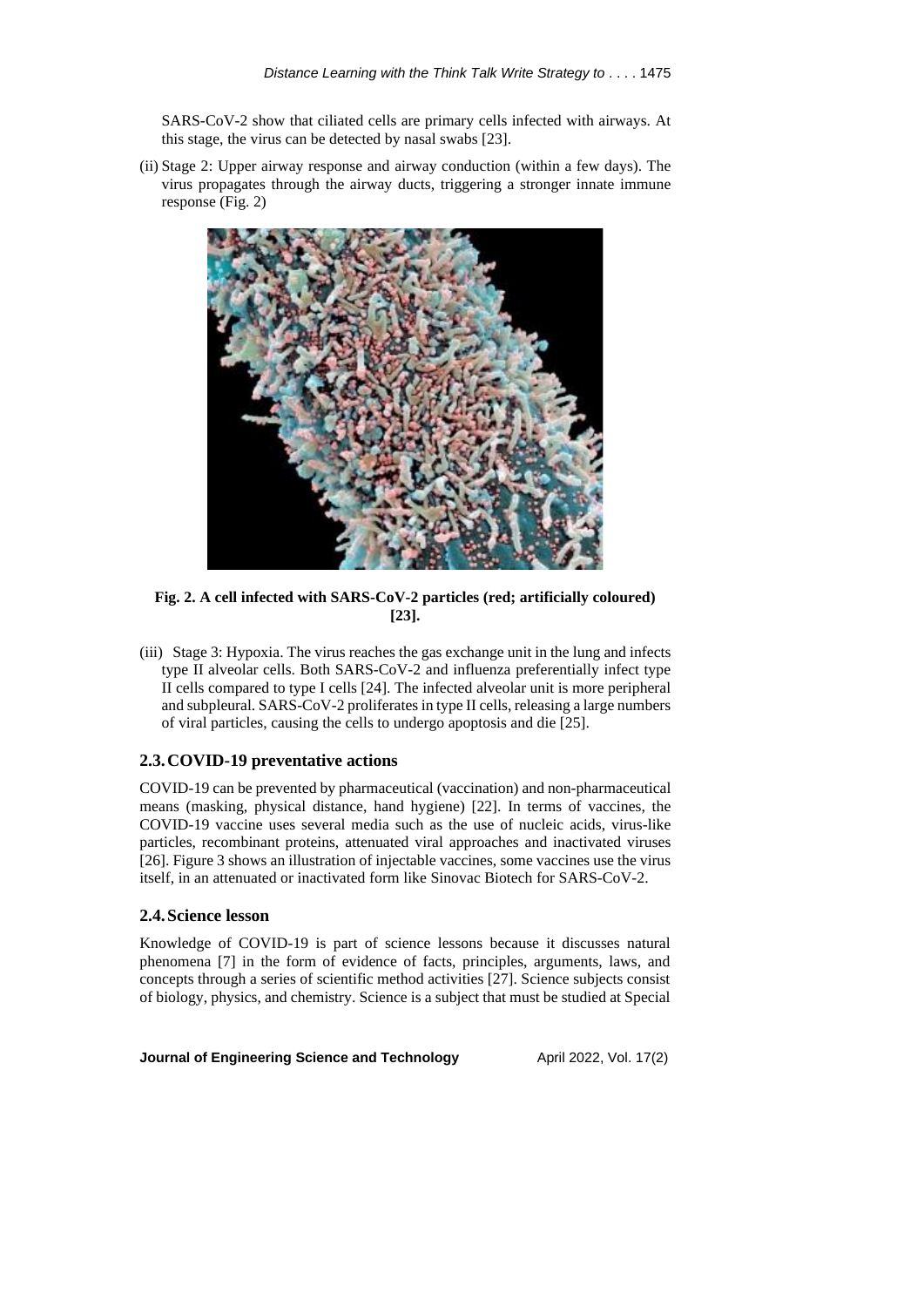School, and COVID-19 is included in the biological sciences. Knowledge related to COVID-19 needs to be given to students with hearing impairments [4], which is currently a disease outbreak throughout the world and is related to natural phenomena.

Learning materials that need to be conveyed, understanding the COVID-19, symptoms of the coronavirus, coronavirus causes, coronavirus spread, coronavirus prevention, and coronavirus vaccine [21].

# **VIRUS VACCINES**

#### **Weakened virus**

A virus is conventionally weakened for a vaccine by being passed through animal or human cells until it picks up mutations that make it less able to cause disease. Codagenix in Farmingdale, New York, is working with the Serum Institute of India, a vaccine manufacturer in Pune, to weaken SARS-CoV-2 by altering its genetic code so that viral proteins are produced less efficiently.

#### **Inactivated virus**

In these vaccines, the virus is rendered uninfectious using chemicals, such as formaldehyde, or heat. Making them, however, requires starting with large quantities of infectious virus.



**Fig. 3. Injectable vaccines [21].**

## **2.5.Distance learning procedure**

The learning methods commonly used in special schools are questions and answers, lectures or presentations, discussions, and demonstrations. Learning procedures carried out in schools combine strategy with the method [28-30]. The teacher in delivering the material to the students combined the question-and-answer method, presentation or lecture, and demonstration with the think, talk, write strategy. This think talk write strategy [31] is a learning strategy consisting of three stages, namely: (i) thinking activity (think), students with hearing impairments carry out the process of listening or paying close attention to the teacher's explanation related to COVID-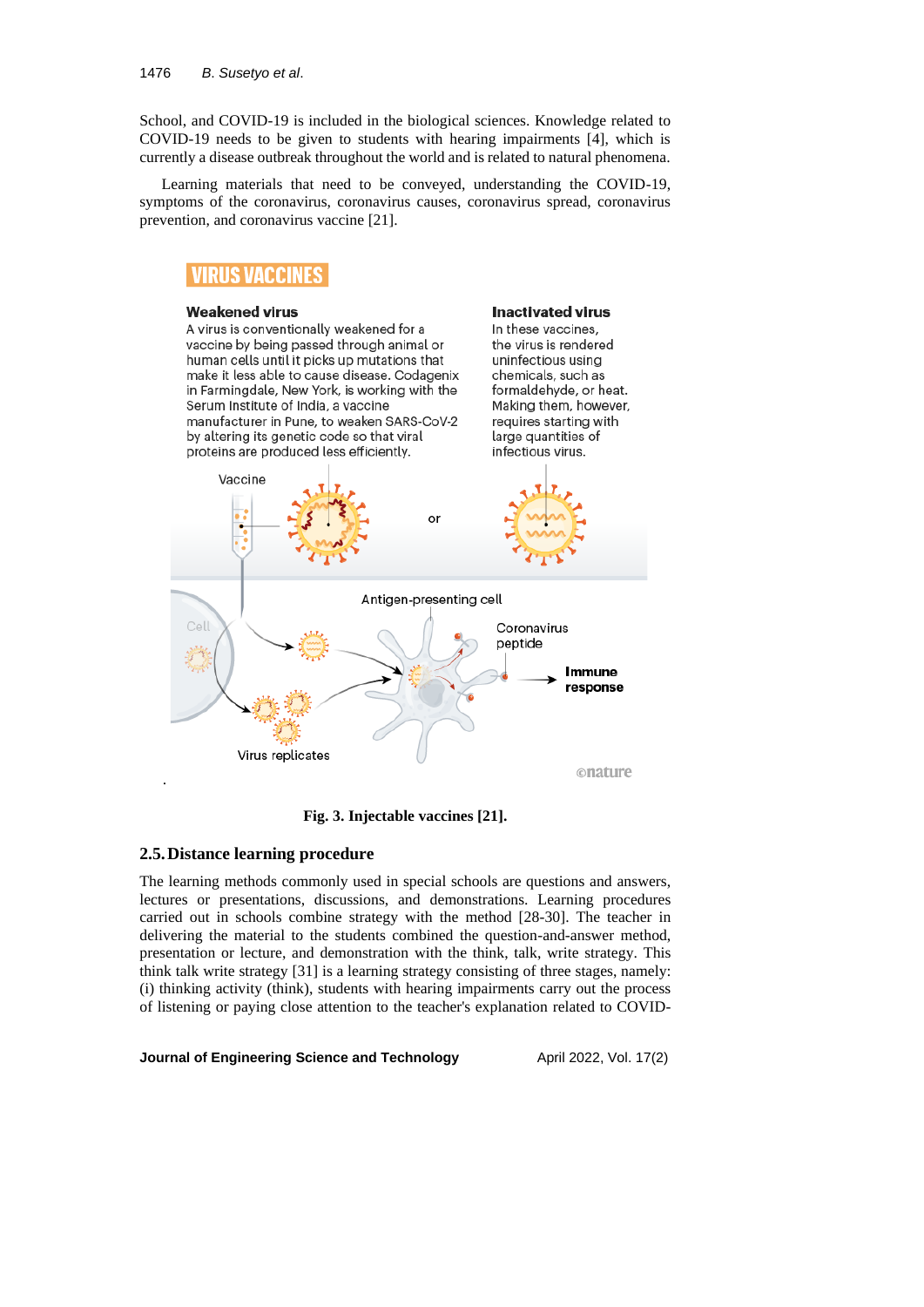19; (ii) speaking activity (talk), students with hearing impairments explore themselves by communicating knowledge of COVID-19 using speech in the form of knowledge in sentences; (iii) activity of compiling sentences (write), students with hearing impairments compose knowledge of COVID-19 by using sentences. Figure 4 shows three activities are carried out sequentially in learning. These three activities are carried out on each material studied, all subject matter (Fig. 4).



**Fig.4. Learning materials.**

Figure 4 consists of the definition of the 2019-nCoV coronavirus, symptoms of the coronavirus, the causes of the coronavirus, the spread of the coronavirus, prevention of the coronavirus, and the coronavirus vaccine. All pictures are equipped with writing, so that students can understand the material being studied [28]. Facilities and infrastructure such as cell phones/computers, internet networks, zoom or google meet applications, and others are completeness in supporting the distance learning process for students with hearing impairments [18, 31].

## **3.Method**

This study used an experimental method with 3 times distance learning in each special school. The aspects measured in the test instrument are, (i) the origin of the COVID-19; (ii) symptoms of COVID-19; (iii) record of transmission, and prevention of the COVID-19. The number of questions is 25, the score is given a weight of 2, and the maximum score is 50. Data processing techniques with nonparametric statistics, using the sign test. The mark used is the minimum completeness criteria (KKM) of mastery of 60% or a score of 30.

The data processing formula is shown in Eq.  $(1)$ :

$$
P = P\left(X \ge x, \text{if } p = \frac{1}{2}\right) = 1 - P\left(X \le x, \text{if } p = \frac{1}{2}\right) \tag{1}
$$

Hypothesis formulation :

- Ho:  $M = Mo$ , or  $M = 30$
- H1:  $M > Mo$ , or  $M > 30$

Description:

- KKM = Mo = 30, negative sign (-), if < 30, positive sign (+), if > 30, and 0, if = 30.
- Confidence level  $= 0.05$
- Hypothesis testing criteria;
- Ho is rejected if  $p \le \alpha$  (0.05)
- Ho is accepted if  $p > \alpha$  (0.05)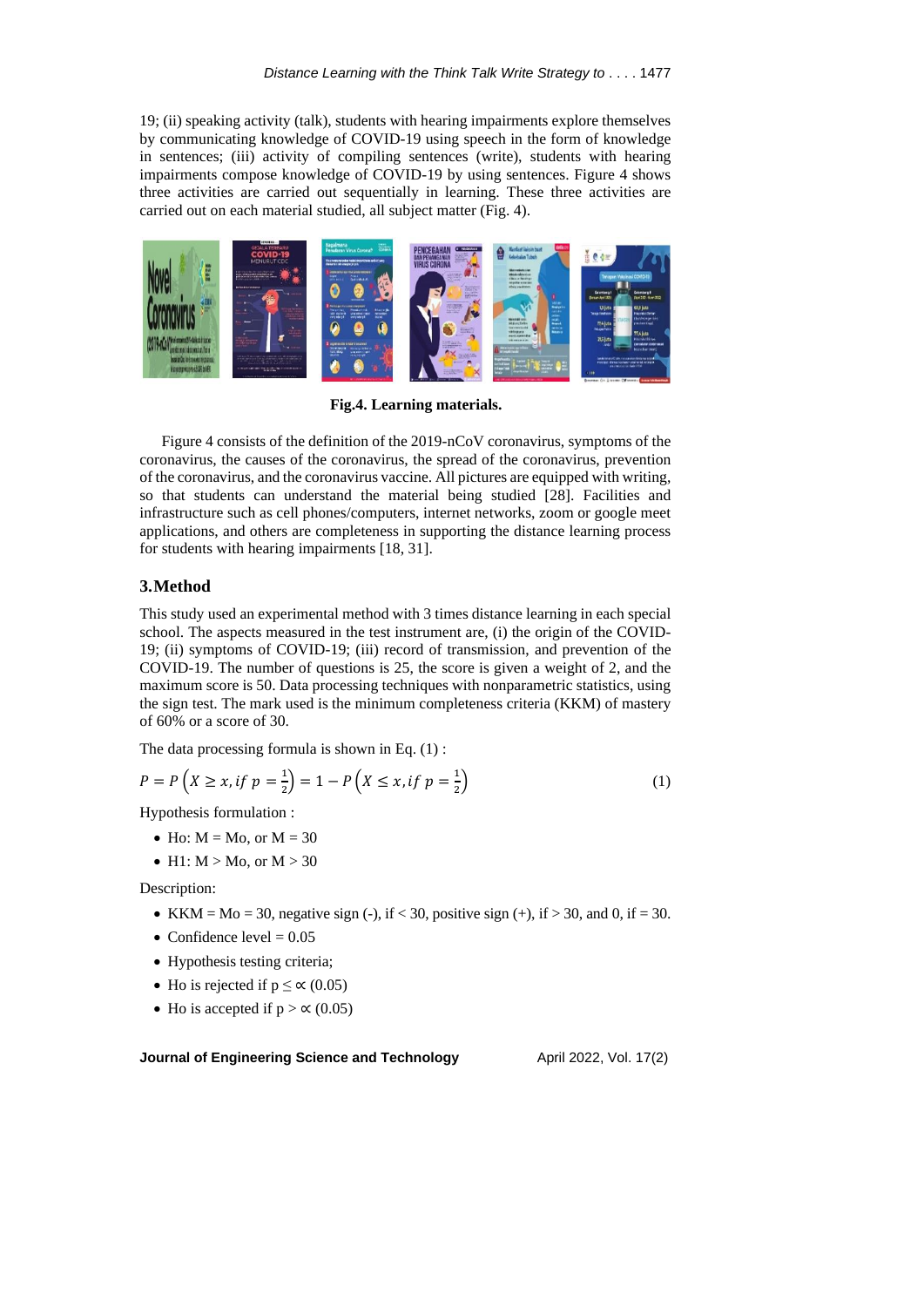## **4.Results and Discussion**

## **4.1. Research results**

The online test score for all hearing-impaired students in a special school for students with hearing impairments are 24, the results for the COVID-19 subject matter are as shown in Table 1.

| No.            | <b>Name</b>            | <b>Special School</b> | <b>Student Score (M)</b> | <b>KKM</b><br>(Mo) | <b>Sign</b>              |
|----------------|------------------------|-----------------------|--------------------------|--------------------|--------------------------|
| $\mathbf{1}$   | And                    | <b>JBR</b>            | 32                       | 30                 | $+$                      |
| $\overline{c}$ | Agn                    | <b>JBR</b>            | 30                       | 30                 | $\overline{0}$           |
| 3              | Mdi                    | <b>JBR</b>            | 38                       | 30                 | $+$                      |
| 4              | Sov                    | <b>JBR</b>            | 32                       | 30                 | $^{+}$                   |
| 5              | Ujm                    | <b>JBR</b>            | 36                       | 30                 | $+$                      |
| 6              | Nur                    | <b>JBR</b>            | 42                       | 30                 | $^{+}$                   |
| 7              | Nur                    | <b>JBR</b>            | 34                       | 30                 | $+$                      |
| 8              | <b>R</b> <sub>vs</sub> | <b>JTH</b>            | 30                       | 30                 | $\overline{0}$           |
| 9              | Msk                    | <b>JTH</b>            | 28                       | 30                 | $\overline{\phantom{a}}$ |
| 10             | Dne                    | <b>JTH</b>            | 28                       | 30                 | $\overline{\phantom{a}}$ |
| 11             | Nvl                    | <b>JTH</b>            | 38                       | 30                 | $^{+}$                   |
| 12             | Sab                    | <b>JTH</b>            | 36                       | 30                 | $^{+}$                   |
| 13             | Mal                    | <b>JTH</b>            | 24                       | 30                 |                          |
| 14             | Nmu                    | <b>JTH</b>            | 24                       | 30                 |                          |
| 15             | Npu                    | BLI                   | 32                       | 30                 | $^{+}$                   |
| 16             | Moc                    | <b>BLI</b>            | 28                       | 30                 | -                        |
| 17             | Sfa                    | <b>BLI</b>            | 30                       | 30                 | $\overline{0}$           |
| 18             | Ika                    | <b>BLI</b>            | 34                       | 30                 | $^{+}$                   |
| 19             | Ipu                    | BLI                   | 30                       | 30                 | $\overline{0}$           |
| 20             | Iko                    | <b>BLI</b>            | 25                       | 30                 |                          |
| 21             | Apu                    | <b>JTR</b>            | 38                       | 30                 | $^{+}$                   |
| 22             | Wse                    | <b>JTR</b>            | 38                       | 30                 |                          |
| 23             | Auh                    | <b>JTR</b>            | 30                       | 30                 | 0                        |
| 24             | Bad                    | <b>JTR</b>            | 24                       | 30                 |                          |

**Table 1. Online examination results of students with hearing impairments in four special school.**

\*Notes: JBR: West Java, JTH: Central Java, JTR: East Java, BLI: Bali

Based on Table 1, the calculation results can be seen in the following :

- binomial table with  $n = 24 5 = 19$ , because there is
- $M = Mo = 5$ , and  $x (+) = 12$ ;
- $P = P(X \ge 12$ , if  $p = \frac{1}{2} = 1 P(X \le 12)$ , if  $p = \frac{1}{2} = 1 0.9165 = 0.0835$ ;
- then  $p > 0.05$ .

Based on the testing criteria, Ho is accepted, the conclusion is that the think talk write strategy used in distance learning, the knowledge of students with hearing impairments about COVID-19 does not reach the minimum completeness criteria.

The distance learning system for students with hearing impairments has an impact, namely the lack of maximum direct learning interaction between teachers and students. Communication barriers between teachers and students cannot be in direct contact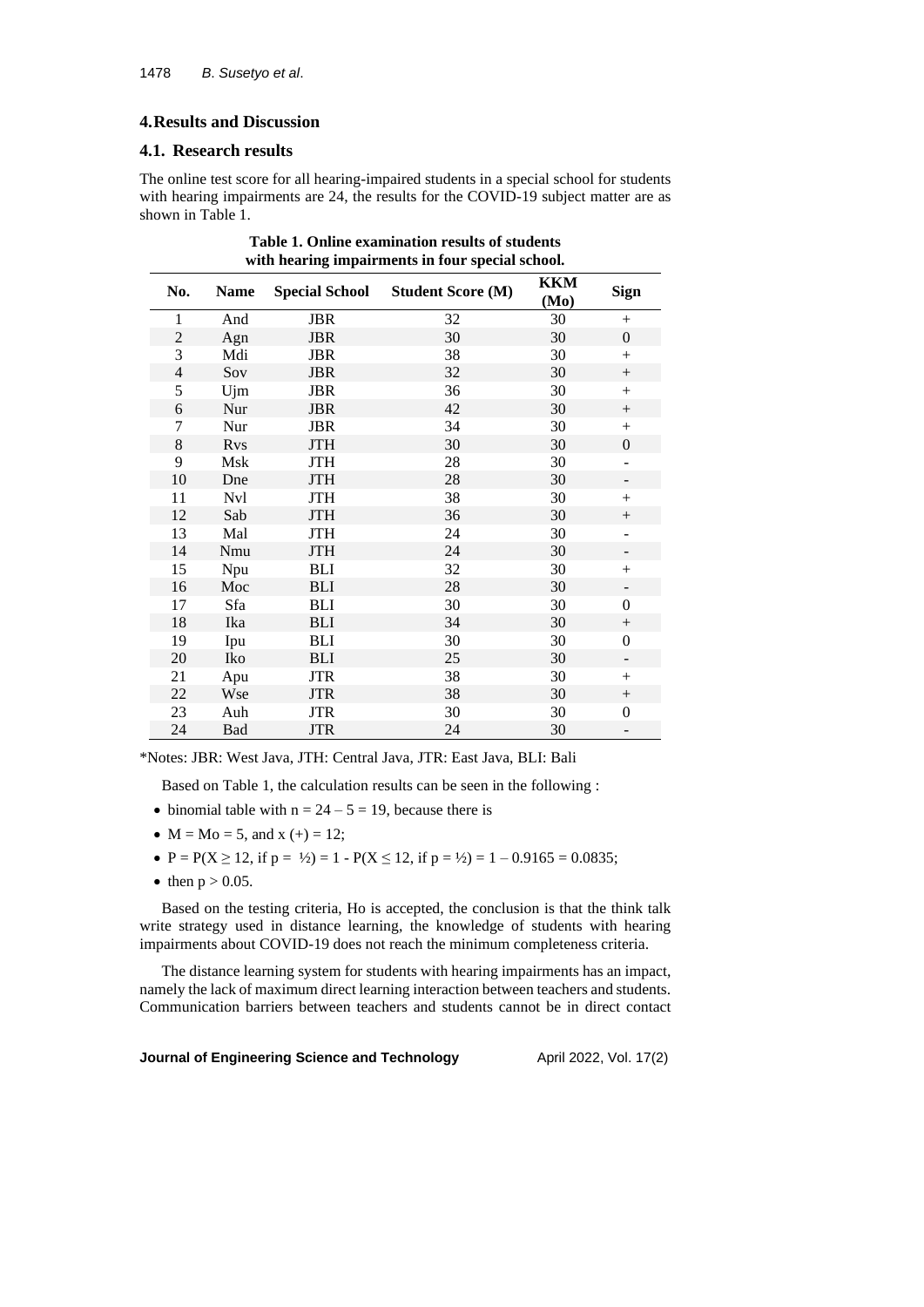because they are not within the reach of the educator's touch [3] so orders often do not reach students with hearing impairments and are difficult to convey. This causes the activities of listening, speaking, and writing cannot be controlled properly by the teacher [32].

Instruments to measure mastery of COVID-19 material consist of application-level cognitive, and the form of multiple-choice with three choice tests with randomization of questions and alternative answer choices, and online and computer-based test (CBT) which have an impact on learning outcomes that are still below minimum completeness criteria [33]. The shape of the questions is made in various types, especially for the knowledge and understanding section which functions to control and see the stability of the ability of the hearing-impaired students. It turns out that the diversity of the shape of the questions influences the learning outcomes of all students with hearing impairments who are still below the criteria for minimum completeness [33].

Communication facilities such as mobile phones, computers, internet networks, internet quotas, which are not always owned by students with hearing impairments, are obstacles in participating in online learning. Distance learning has not given maximum results, for students with hearing impairments at a certain level. [34, 35].

The minimum completeness criteria used are high. Many students cannot reach the predetermined mastery limit. Although the think take write strategy influences the knowledge of students with hearing impairments [32], it is still below the minimum completeness criteria.

## **4.2. Mastery of coronavirus(COVID-19) materialsfor each special school**

The results of the online exam results from each special school for COVID-19 material analysed in each school are as follows:

## **4.2.1. Special school JBR**

Data on online exam results for students with hearing impairments on COVID-19 material at Special school JBR, as shown in Table 2.

| No. | <b>Name</b> |            | Special School Student Score (M) | <b>KKM</b> (Mo) | <b>Sign</b> |
|-----|-------------|------------|----------------------------------|-----------------|-------------|
|     | And         | <b>JBR</b> | 32                               | 30              |             |
| 2   | Agn         | <b>JBR</b> | 30                               | 30              | $\theta$    |
| 3   | Mdi         | <b>JBR</b> | 38                               | 30              |             |
| 4   | Sov         | <b>JBR</b> | 32                               | 30              |             |
|     | Ujm         | <b>JBR</b> | 36                               | 30              |             |
| 6   | Nur         | <b>JBR</b> | 42                               | 30              |             |
|     | Nur         | JBR        | 34                               | 30              |             |

# **Table 2. Online examination results of students with hearing impairments at special school JBR.**

\*Notes: JBR: West Java

Based on Table 2, the calculation results can be seen in the following :

- binomial table with  $n = 7-6 = 1$ , because there is
- $M = Mo = 1$ , and  $x (+) = 6$ ;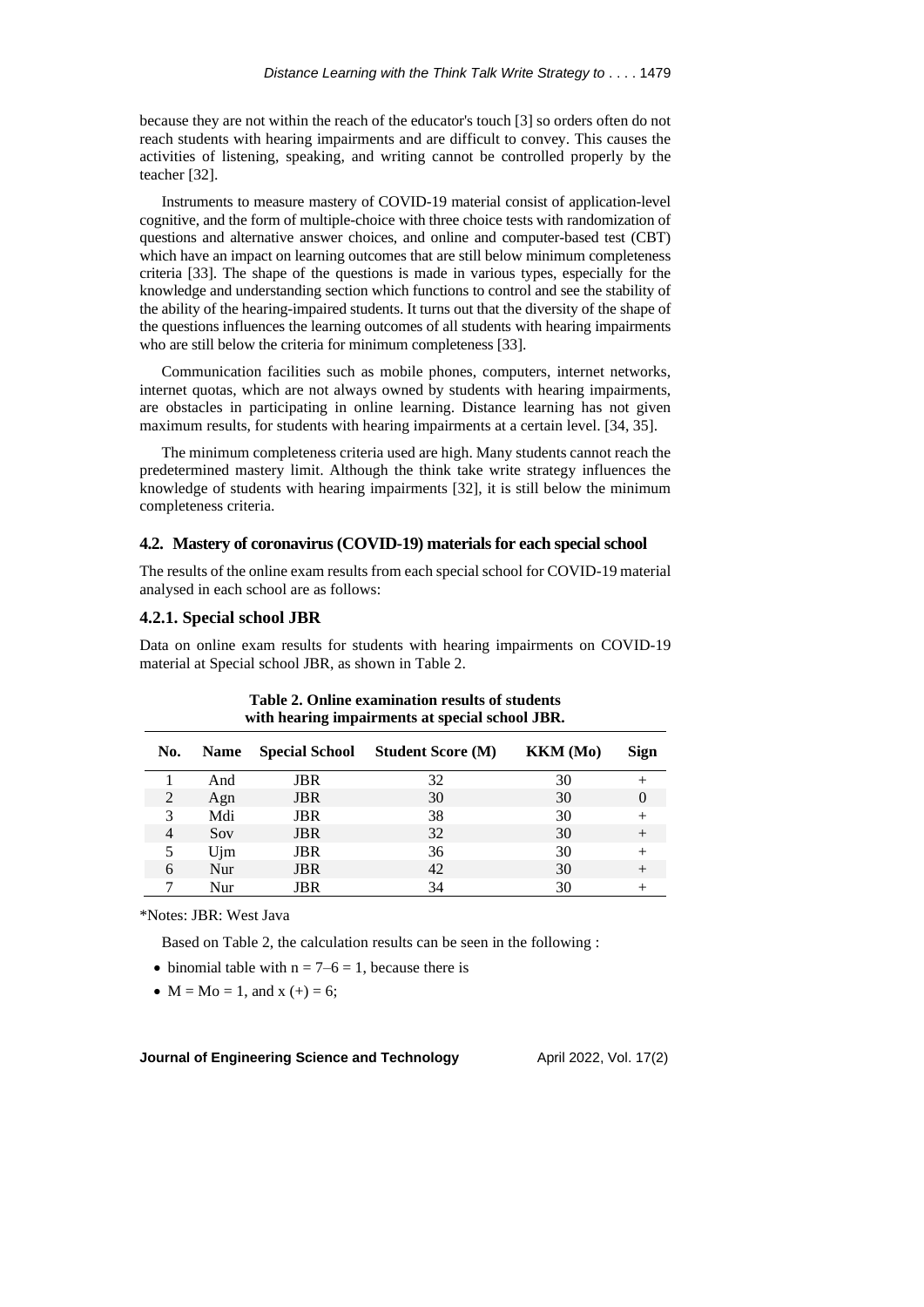#### 1480 *B*. *Susetyo et al*.

- $P = P(X \ge 6, \text{ if } p = \frac{1}{2}) = 1 P(X \le 6, \text{ if } p = \frac{1}{2}) = 1 1 = 0;$
- then  $p < 0.05$ .

Based on the test criteria, Ho wasrejected, in conclusion, the think talk write strategy used at Special school JBR in distance learning, the knowledge of students with hearing impairments about COVID-19 reached the minimum completeness criteria.

The achievement of knowledge of hearing-impaired students is caused by the use of thinking, speaking, and writing strategies in accordance with learning materials, which are equipped with picture media as support, this is in accordance with the visual characteristics of hearing-impaired students in special school JBR [32]. The completeness of learning media and school infrastructure in supporting the learning process has an impact on the achievement of hearing-impaired students to achieve the minimum completeness criteria in special school JBR [31]. The level of knowledge of hearing-impaired students is influenced by the vocabulary mastered, simple words in the questions have a positive impact on the level of knowledge of students in special school JBR [8].

## **4.2.2. Special school JTH**

Data on online exam results for students with hearing impairments on COVID-19 material at special school JTH, as shown in Table 3.

| Table 3. Online examination results of students |  |
|-------------------------------------------------|--|
| with hearing impairments at special school JTH. |  |

| No.            | <b>Name</b>            | <b>Special School</b> | <b>Student Score (M)</b> | <b>KKM</b> (Mo) | Sign |
|----------------|------------------------|-----------------------|--------------------------|-----------------|------|
|                | <b>R</b> <sub>vs</sub> | <b>JTH</b>            | 30                       | 30              |      |
|                | Msk                    | <b>JTH</b>            | 28                       | 30              |      |
|                | Dne                    | <b>JTH</b>            | 28                       | 30              |      |
| $\overline{4}$ | N <sub>v</sub> l       | <b>JTH</b>            | 38                       | 30              |      |
| 5              | Sab                    | <b>JTH</b>            | 36                       | 30              |      |
| 6              | Mal                    | <b>JTH</b>            | 24                       | 30              |      |
|                | Nmu                    | ITH                   | 24                       | 30              |      |

\*Notes: JTH: Central Java

Based on Table 3, the calculation results can be seen in the following :

- binomial table with  $n = 7-1 = 6$ , because there is
- $M = Mo = 1$ , and  $x (+) = 2$ ;
- $P = P(X \ge 2$ , if  $p = \frac{1}{2} = 1 P(X \le 2)$ , if  $p = \frac{1}{2} = 1 0.3438 = 0.6562$ ;
- then  $p > 0.05$ .

Based on the testing criteria, Ho is accepted, in conclusion, the think talk write strategy used at Special school JTH in distance learning, the knowledge of students with hearing impairments about COVID-19 is still below KKM.

The distance learning system for hearing impaired students has an impact, namely the lack of maximum direct learning interaction between educators and students. Communication barriers between teachers and students cannot be in direct contact because they are not within the reach of the educator's touch [3] so that orders often do not arrive and it is difficult to convey to students with hearing impairments, so the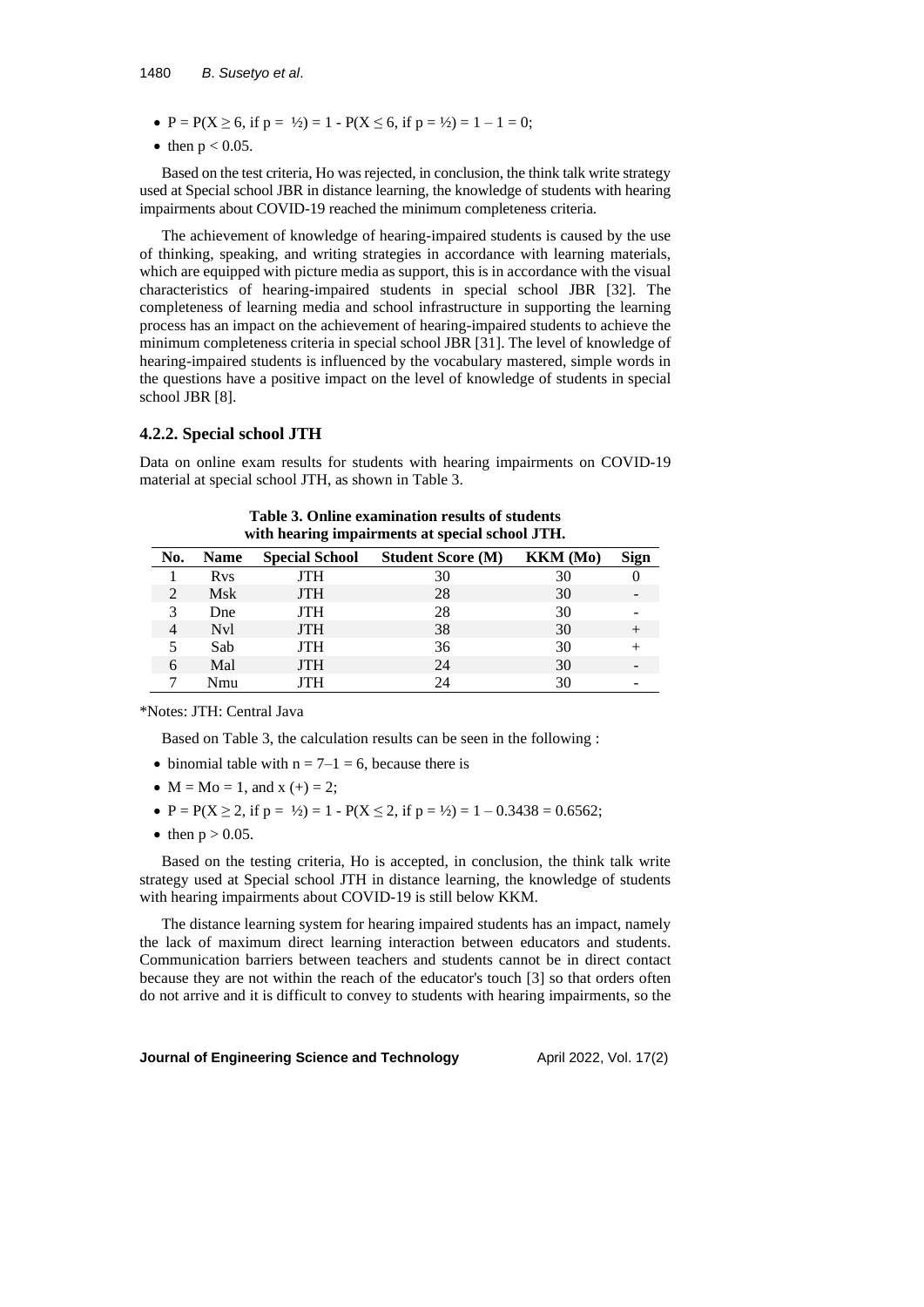learning outcomes at Special school JTH do not reach the criteria for completeness minimum. This causes the activities of listening, speaking, and writing cannot be controlled properly by the teacher [32].

Instruments to measure mastery of COVID 19 material consist of application-level cognitive, and the form of multiple-choice three-choice tests with randomization of questions and alternative answers, and online and CBT which have an impact on learning outcomes at Special school JTH which is still below the criteria for maximum completeness [33]. The shape of the questions was made varied with various types, especially for the knowledge and understanding section which functions to control and see the stability of the ability of hearing-impaired students, it turns out that the diversity of items influences the learning outcomes of all hearing-impaired students in special school JTH which are still below the criteria for maximum completeness [33].

Communication facilities such as mobile phones, computers, internet networks, internet quotas, which are not always owned by students with hearing impairments, are obstacles in participating in online learning. Distance learning has not yet given maximum results, for students with hearing impairments at a certain level at Special school JTH [34, 35].

The minimum completeness criteria used are high, so many students cannot reach the predetermined completeness limit. the think talk write strategy has an effect on increasing the knowledge of students with hearing impairments [32], but it is still below the minimum completeness criteria.

#### **4.2.3. Special school BLI**

Data on online exam results for students with hearing impairments on COVID-19 material at Special school BLI, as shown in Table 4.

| No. | <b>Name</b> | <b>Special School</b> | <b>Student Score (M)</b> | <b>KKM</b> (Mo) | Sign |
|-----|-------------|-----------------------|--------------------------|-----------------|------|
|     | Npu         | BLI                   | 32                       | 30              |      |
|     | Moc         | <b>BLI</b>            | 28                       | 30              |      |
| 3   | Sfa         | BLI                   | 30                       | 30              |      |
|     | Ika         | <b>BLI</b>            | 34                       | 30              |      |
|     | Ipu         | BLI                   | 30                       | 30              |      |
|     | Iko         | BLI                   | 25                       | 30              |      |

**Table 4. Online examination results of students with hearing impairments at special school BLI.**

\*Notes: BLI: Bali

Based on Table 4, the calculation results can be seen in the following :

- binomial table with  $n = 6-2 = 4$ , because there is
- $M = Mo = 1$ , and  $x (+) = 2$ ;
- $P = P(X \ge 2$ , if  $p = \frac{1}{2} = 1 P(X \le 2)$ , if  $p = \frac{1}{2} = 1 0.6875 = 0.312$ ;
- then  $p > 0.05$ .

Based on the test criteria, Ho is accepted, in conclusion, the think talk write strategy used at Special school BLI in distance learning, the knowledge of students with hearing impairments about COVID-19 is still below the minimum completeness criteria.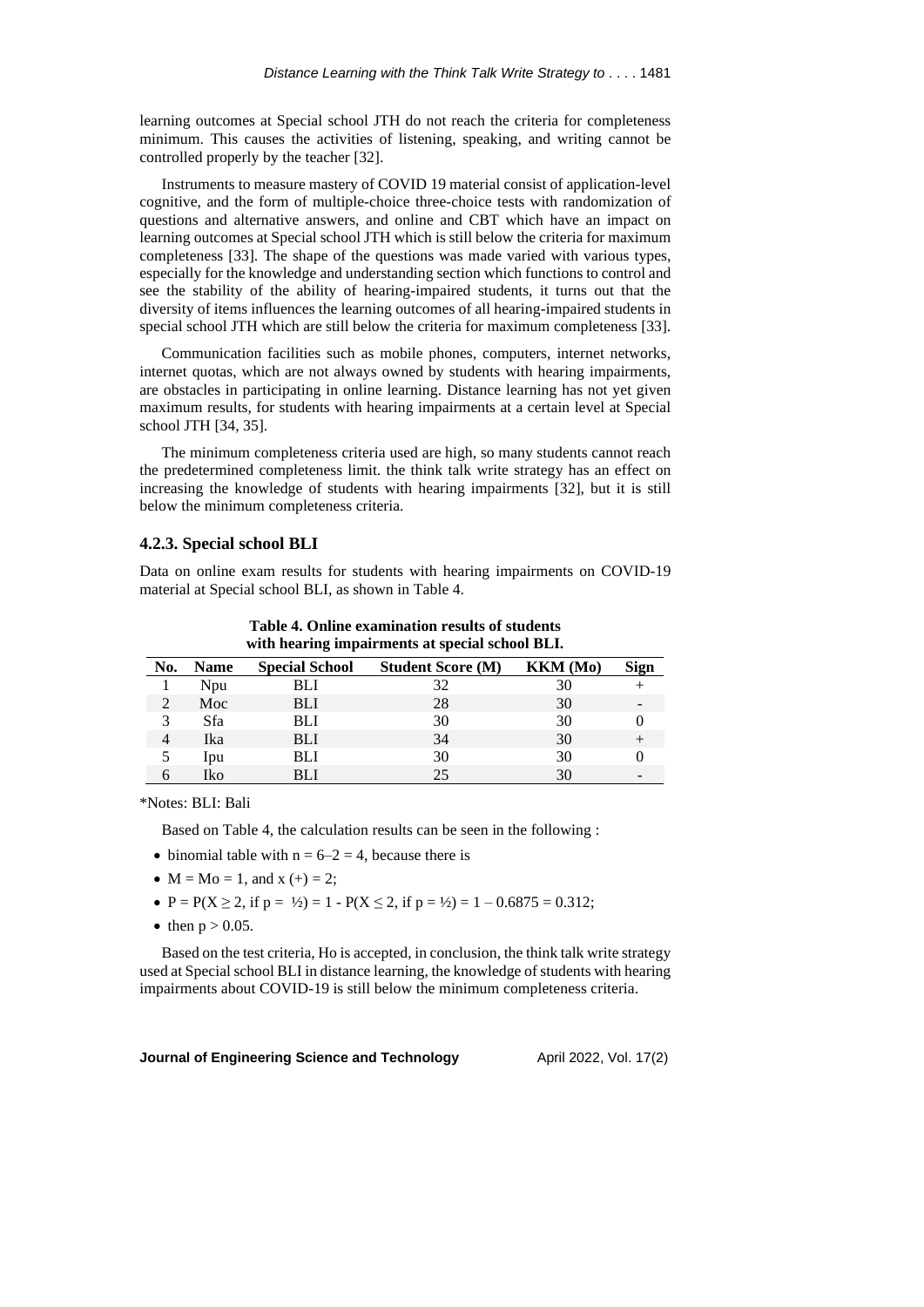#### 1482 *B*. *Susetyo et al*.

The distance learning system for students with hearing impairments has a less than maximum impact on learning interactions between educators and students with hearing impairments. Communication barriers between educators and students cannot be in direct contact because they are not within the reach of the educator's touch [3] so orders often do not reach students with hearing impairments and are difficult to convey. As a result, the activities for listening, speaking, and writing cannot be controlled properly by the teacher, so learning outcomes are still below the minimum ability criteria in special school BLI [32].

Instruments to measure mastery of COVID 19 material consist of application-level cognitive, and the form of a multiple-choice test with three answer choices by randomizing questions and alternative answer choices, and online and CBT having an impact on learning outcomes at Special school BLI, which is still below the criteria for maximum completeness [33]. The shape of the questions is made in various types, especially for the knowledge and understanding section which functions to control and see the stability of the abilities of students with hearing impairments. It turns out that the diversity of items influences the learning outcomes of all students with hearing impairments in special school BLI which are still below the criteria for maximum completeness.

Communication facilities such as mobile phones, computers, internet networks, internet quotas, which are not always owned by students with hearing impairments, are obstacles in participating in online learning. Distance learning has not yet given maximum results, for students with hearing impairments at a certain level at Special school BLI [34, 35].

The minimum completeness criteria used are high, so many students cannot reach the predetermined completeness limit. think talk write strategy affects increasing the knowledge of students with hearing impairments[32], but it isstill below the minimum completeness criteria.

#### **4.2.4. Special school JTR**

Data on online exam results for students with hearing impairments on COVID-19 material at Special school JTR, as shown in Table 5.

| with nearing impairments at special senoul 9 FR. |             |                       |                          |          |                          |  |
|--------------------------------------------------|-------------|-----------------------|--------------------------|----------|--------------------------|--|
| No.                                              | <b>Name</b> | <b>Special School</b> | <b>Student Score (M)</b> | KKM (Mo) | <b>Sign</b>              |  |
|                                                  | Apu         | JTR                   | 38                       | 30       |                          |  |
|                                                  | Wse         | JTR                   | 38                       | 30       |                          |  |
|                                                  | Auh         | JTR                   | 30                       | 30       |                          |  |
|                                                  | Bad         | TR                    |                          | 30       | $\overline{\phantom{a}}$ |  |

**Table 5. Online examination results of students with hearing impairments at special school JTR.**

\*Notes: JTR: East Java

Based on Table 5, the calculation results can be seen in the following :

- binomial table with  $n = 4-1 = 3$ , because there is
- $M = Mo = 1$ , and  $x (+) = 2$ ;
- $P = P(X \ge 2$ , if  $p = \frac{1}{2} = 1 P(X \le 2)$ , if  $p = \frac{1}{2} = 1 0.8750 = 0.1250$ ;
- then  $p > 0.05$ .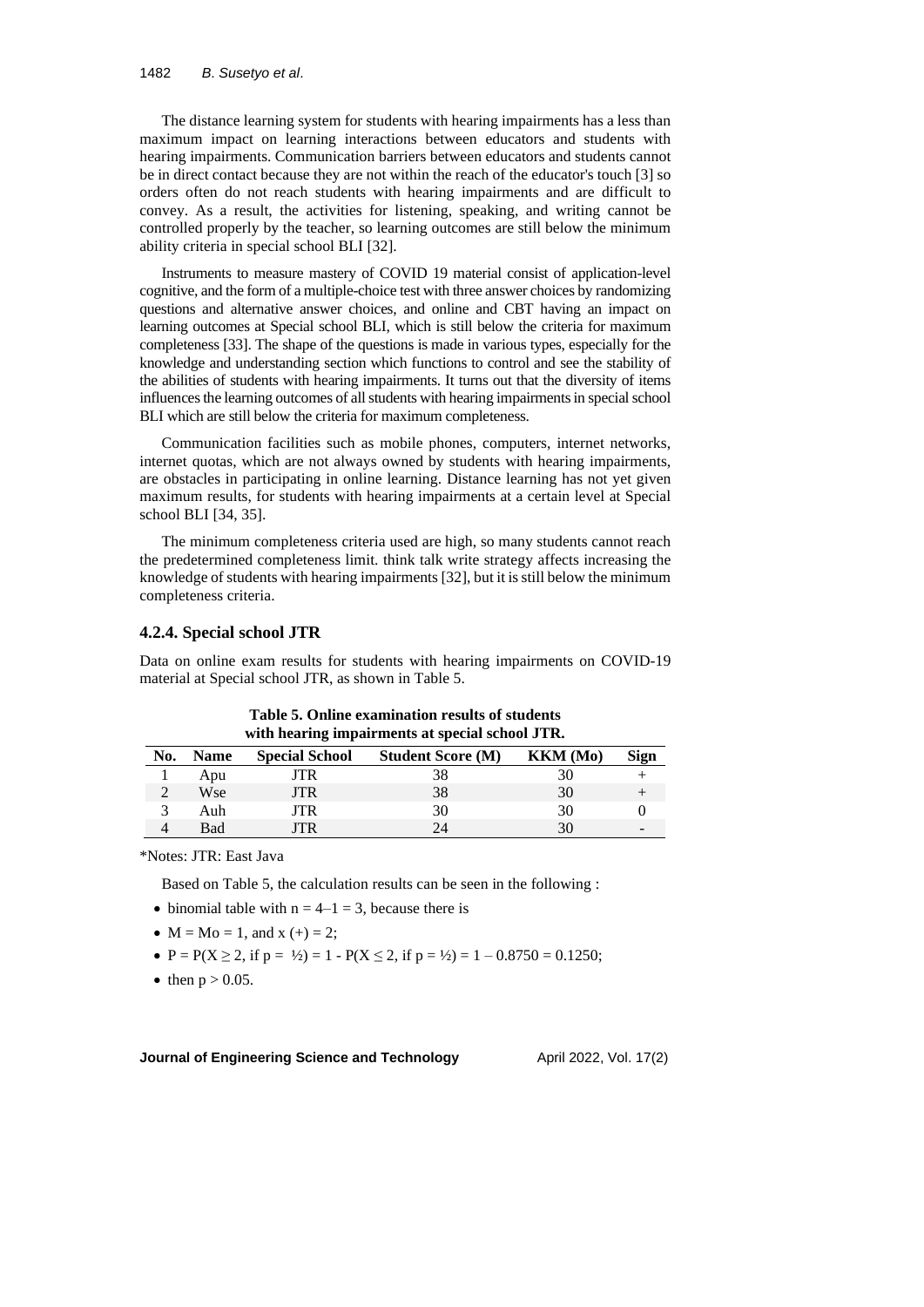Based on the test criteria, Ho was rejected, in conclusion, the think talk write strategy used at Special school JTR in distance learning, the knowledge of students with hearing impairments about COVID-19 did not reach the minimum completeness criteria.

The distance learning system for students with hearing impairments has a less than maximum impact on learning interactions between educators and students with hearing impairments. Communication barriers between educators and students cannot be in direct contact because they are not within the reach of the educator's touch [3] so orders often do not reach students with hearing impairments and are difficult to convey. As a result, the activities for listening, speaking, and writing cannot be controlled properly by the teacher, so learning outcomes are still below the minimum ability criteria at Special school JTR [32].

Instruments to measure mastery of COVID 19 material consist of application-level cognitive, and the form of a multiple-choice test with three answer choices by randomizing questions and alternative answer choices, and online and CBT having an impact on learning outcomes at Special school JTR which is still below the criteria for maximum completeness[33]. The shape of the questions was made varied with various types, especially for the knowledge and understanding section which functions to control and see the stability of the ability of students with hearing impairments, it turns out that the diversity of items influences the learning outcomes of all students with hearing impairments in special school JTR which are still below the criteria for maximum completeness [33].

Communication facilities such as mobile phones, computers, internet networks, internet quotas, which are not always owned by students with hearing impairments, are obstacles in participating in online learning. Distance learning has not yet given maximum results, for students with hearing impairments at a certain level at Special school JTR [34, 35].

The minimum completeness criteria used are high, so many students cannot reach the predetermined completeness limit. The think talk write strategy affects increasing the knowledge of students with hearing impairments [32], but it is still below the minimum completeness criteria.

## **5.Conclusion**

Distance learning using think, talk, and write strategies and supported by the use of lecture or presentation methods, question and answer, and demonstrations analysed as a whole, all special school data were combined, the results were able to increase the knowledge of students with hearing impairments about COVID-19 passing the minimum completeness criteria (cut off score) of 60% (score 30) from the ideal score of 50. However, if we analyse each school, only one special school JBR has increased knowledge about COVID-19. Special school JTH, special school JTR, and special school BLI the knowledge of students with hearing impairments do not reach the minimum completeness criteria. Distance learning provides a distance between students with hearing impairments and teachers, while students with hearing impairments experience hearing difficulties, resulting in communication that does not reach students with hearing impairments and is not responded to. The test instrument was not made by the teacher of each student with hearing impairments but made by the researcher, it is possible to use words that are not commonly used by students with hearing impairments and their teachers, even though indicators and examples of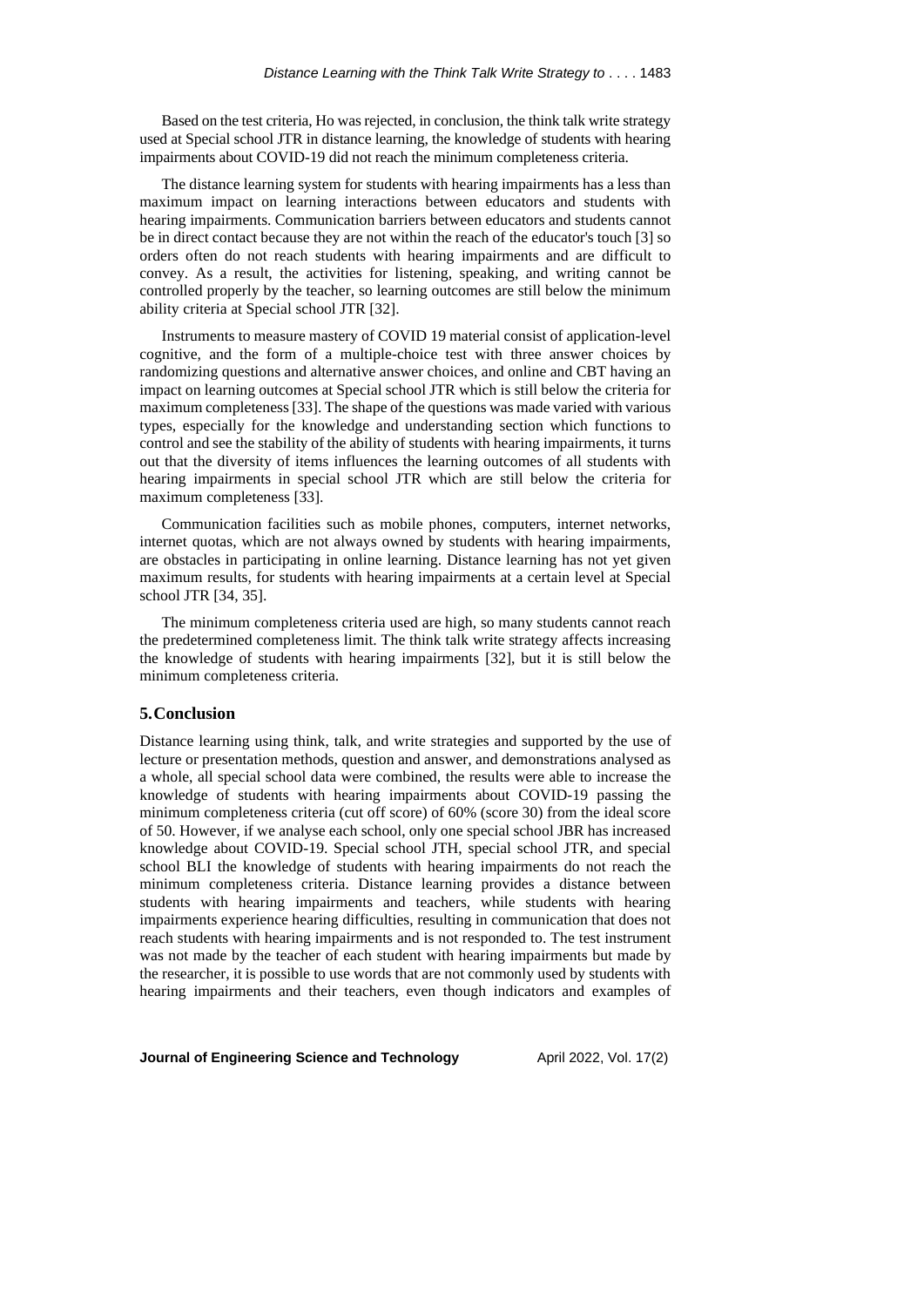evaluation instruments are already in the lesson plans given to teachers to be taught. The minimum completeness criteria used are still high for students with hearing impairments in distance learning who are not used to being used so that many students with hearing impairments cannot reach the predetermined mastery limit.

## **Acknowledgments**

In this opportunity, the authors of the journal would like to express their gratitude to:

- (i) Universitas Pendidikan Indonesia, which has facilitated and provided the opportunity to write journals until they are published.
- (ii)Special Schools for students with hearing impairments in Bandung, Wonosobo, Surabaya, and Bali, which have provided a place to conduct research.
- (iii) All teachers who serve as teachers in distance learning at Special School.
- (iv) All students with hearing impairments, who are subjects in this study.

## **References**

- 1. Supena, A.; and Muskania, R.T. (2020). Implementasi pembelajaran di sekolah dasar inklusi bagi tunarungu selama covid-19. *Auladuna: Jurnal Pendidikan Dasar Islam*, 7(2), 202-214.
- 2. Maryanti, R.; Hufad, A.; Sunardi, S.; Nandiyanto, A.B.D.; and Al-Obaidi, A.S.M. (2020). Understanding covid-19 particle contagion through aerosol droplets for students with special needs. *Journal of Engineering Science and Technology* (*JESTEC*), 15(3), 1909-1920.
- 3. Maryanti, R.; Nandiyanto, A.B.D.; Hufad, A.; and Sunardi, S. (2021). Science education for students with special needs in Indonesia: from definition, systematic review, education system, to curriculum. *Indonesian Journal of Community and Special Needs Education*, 1(1), 1-8.
- 4. Dostal, H.M.; Wolbers, K.; Ward, S.; and Saulsburry, R. (2021). A national survey of teachers of the deaf on disciplinary writing. *Exceptionality*, 29(2), 95-113.
- 5. Zendrato, W. (2020). Gerakan mencegah daripada mengobati terhadap pandemi covid-19. *Jurnal Education and Development*, 8(2), 242-242.
- 6. Radissa, V.S.; Wibowo, H.; Humaedi, S.; and Irfan, M. (2020). Pemenuhan kebutuhan dasar penyandang disabilitas pada masa pandemi Covid-19. *FOCUS: Jurnal Pekerjaan Sosial*, 3(1), 61-69.
- 7. Susetyo, B.; Maryanti, R.; and Siswaningsih, W. (2021). Students with hearing impairments'comprehension level towards the exam questions of natural science lessons. *Journal of Engineering Science and Technology* (*JESTEC*), 16(2), 1825-1836.
- 8. Ichsan, I.Z.; Dewi, A.K.; Hermawati, F.M.; and Iriani, E. (2018). Pembelajaran IPA dan lingkungan: Analisis kebutuhan media pembelajaran pada SD, SMP, SMA di Tambun Selatan, Bekasi. *Jipva: Jurnal Pendidikan IPA Veteran*, 2(2), 131-140.
- 9. Widia, Y.A. (2013). Pemerolehan kosakata anak tunarungu berdasarkan kelas kata bahasa indonesia di SDLB Karya Mulia II Surabaya: Kajian psikolinguistik. *Skriptorium*, 1(2), 129-142.
- 10. Hennes, A.K.; Büyüknarci, Ö.; Rietz, C.; and Grünke, M. (2015). Helping children with specific learning disability to improve their narrative writing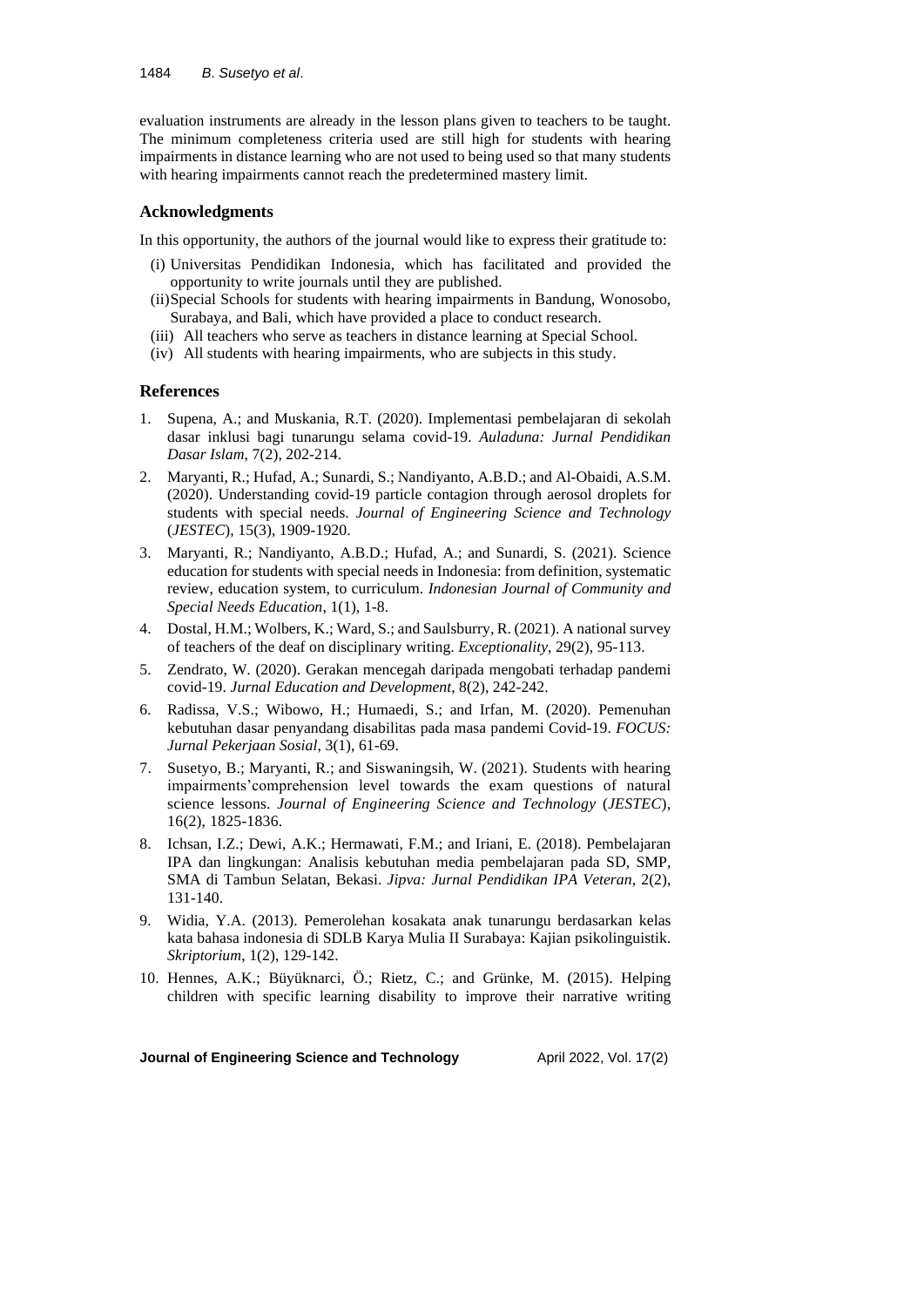competence by teaching them to use the story maps strategy. *Insights on Learning Disabilities*, 12(1), 35-56.

- 11. Nuraeni, R.; and Luritawaty, I.P. (2016). Mengembangkan kemampuan komunikasi matematik siswa melalui strategi think talk write. *Mosharafa: Jurnal Pendidikan Matematika*, 5(2), 101-112.
- 12. Maydasari, M.; Margiati, M.; and Halidjah, S. (2018) Pengaruh strategi think talk write terhadap hasil belajar matematika kelas iv sekolah dasar. *Jurnal Pendidikan dan Pembelajaran Khatulistiwa*, 7(7), 1-10.
- 13. Sinaga, A.R. (2019). The effect of think talk write strategy to the students ability in writing descriptive text. *Jurnal Pendidikan Indonesia*, 4(1), 360-366.
- 14. Kurniaman, O.; Yuliani, T.; and Mansur, M. (2018). Investigating think talk write (ttw) learning model to enhance primary students' writing skill. *JTLEE*: *Journal of Teaching and Learning in elementary Education*, 1(1), 52-59.
- 15. Suminar, R.P.; and Putri, G. (2018). The effectiveness of TTW (think-talk-write) strategy in teaching writing descriptive text. *Academic Journal Perspective: Education*, *Language*, *and Literature*, 2(2), 300-305.
- 16. Rahmawati, M.S. (2020). Meningkatkan hasil belajar matematika materi pokok bilangan pada peserta didik mi negeri karang poh pulosari pemalang melaluistrategi think talk write (ttw). *Indonesian Journal of Educationalist*, 1(2), 199-210.
- 17. Artayasa, I.P.; Fitriani, T.; Handayani, B.S.; and Kusmiyati, K. (2021). Efektivitas penerapan model pembelajaran think talk write (ttw) secara online terhadap literasi informasi siswa SMA. *Jurnal Kependidikan: Jurnal Hasil Penelitian dan Kajian Kepustakaan di Bidang Pendidikan*, *Pengajaran dan Pembelajaran*, 7(3), 641-648.
- 18. Sultanto, M.A.; Al Afghani, R.I.; Meisya, S.D.; Salsabila, I.A.; Rohimat, S.S.; and Stephani, M R. (2022). Physical education online class for students with hearing impairment during covid-19 pandemic. *Indonesian Journal of Community and Special Needs Education*, 2(2), 149-158.
- 19. Herlianti, J.J. (2015). Pelaksanaan pembelajaran ipa bagi anak tunarungu. *Jurnal Penelitian Pendidikan Khusus*, 4(1), 60-71
- 20. Mittal, A.; Manjunath, K.; Ranjan, R.K.; Kaushik, S.; Kumar, S.; and Verma, V. (2020). COVID-19 pandemic: Insights into structure, function, and hACE2 receptor recognition by SARS-CoV-2. *PLoS Pathogens*, 16(8), e1008762.
- 21. Liu, Y.; Ning, Z.; Chen, Y.; Guo, M.; Liu, Y.; Gali, N.K. ; and Lan, K. (2020). Aerodynamic characteristics and RNA concentration of SARS-CoV-2 aerosol in wuhan hospitals during COVID-19 outbreak. *Nature*, 582(7813), 557-560.
- 22. Lotfi, M.; Hamblin, M.R.; and Rezaei, N. (2020). COVID-19: Transmission, prevention, and potential therapeutic opportunities. *Clinica Chimica Acta*, 508, 254-266.
- 23. Mason, R.J. (2020). Pathogenesis of COVID-19 from a cell biology perspective. *European Respiratory Journal*, 55(4), 2000607.
- 24. Mossel, E.C.; Wang, J.; Jeffers, S.; Edeen, K.E.; Wang, S.; Cosgrove, G.P.; and Mason, R.J. (2008). SARS-CoV replicates in primary human alveolar type II cell cultures but not in type I-like cells. *Virology*, 372(1), 127-135.
- 25. Weinheimer, V.K.; Becher, A.; Tönnies, M.; Holland, G.; Knepper, J.; Bauer, T. T.; and Hocke, A.C. (2012). Influenza a viruses target type II pneumocytes in the